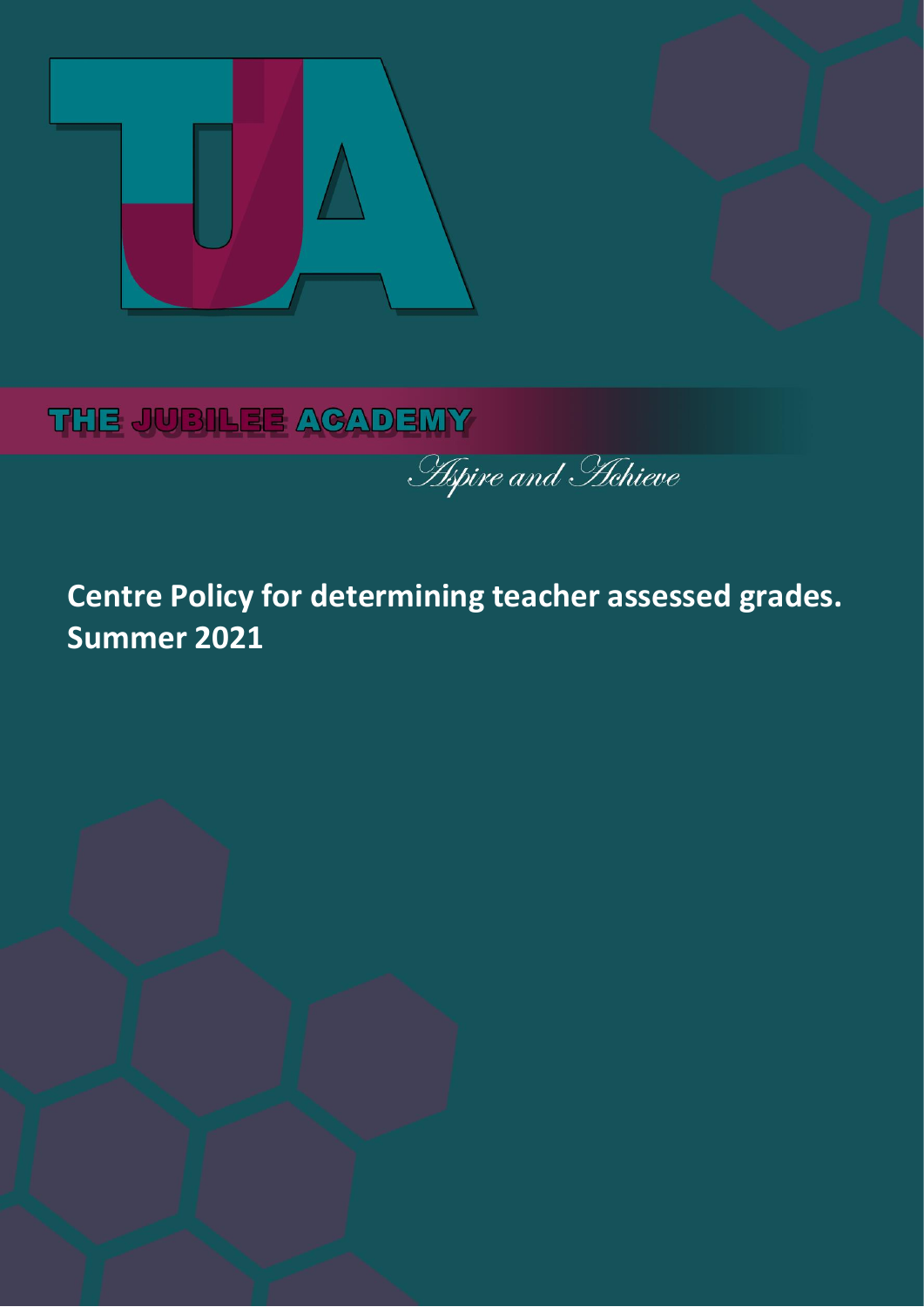



# Statement of intent

This section outlines the purpose of this document in relation to our centre.

### **Statement of Intent**

This section provides details of the purpose of this document, as appropriate to our centre:

*The purpose of this policy is:*

- *To ensure that teacher assessed grades are determined fairly, consistently, free from bias and effectively within and across departments.*
- *To ensure the operation of effective processes with clear guidelines and support for staff.*
- *To ensure that all staff involved in the processes clearly understand their roles and responsibilities.*
- *To support teachers to take evidence-based decisions in line with Joint Council for Qualifications guidance.*
- *To ensure the consideration of historical centre data in the process, and the appropriate decision making in respect of, teacher assessed grades.*
- *To support a high standard of internal quality assurance in the allocation of teacher assessed grades.*
- *To support our centre in meeting its obligations in relation to equality legislation.*
- *To ensure our centre meets all requirements set out by the Department of Education, Ofqual, the Joint Council for Qualifications and awarding organisations for Summer 2021 qualifications.*
- *To ensure the process for communicating to candidates and their parents/carers how they will be assessed is clear, in order to give confidence.*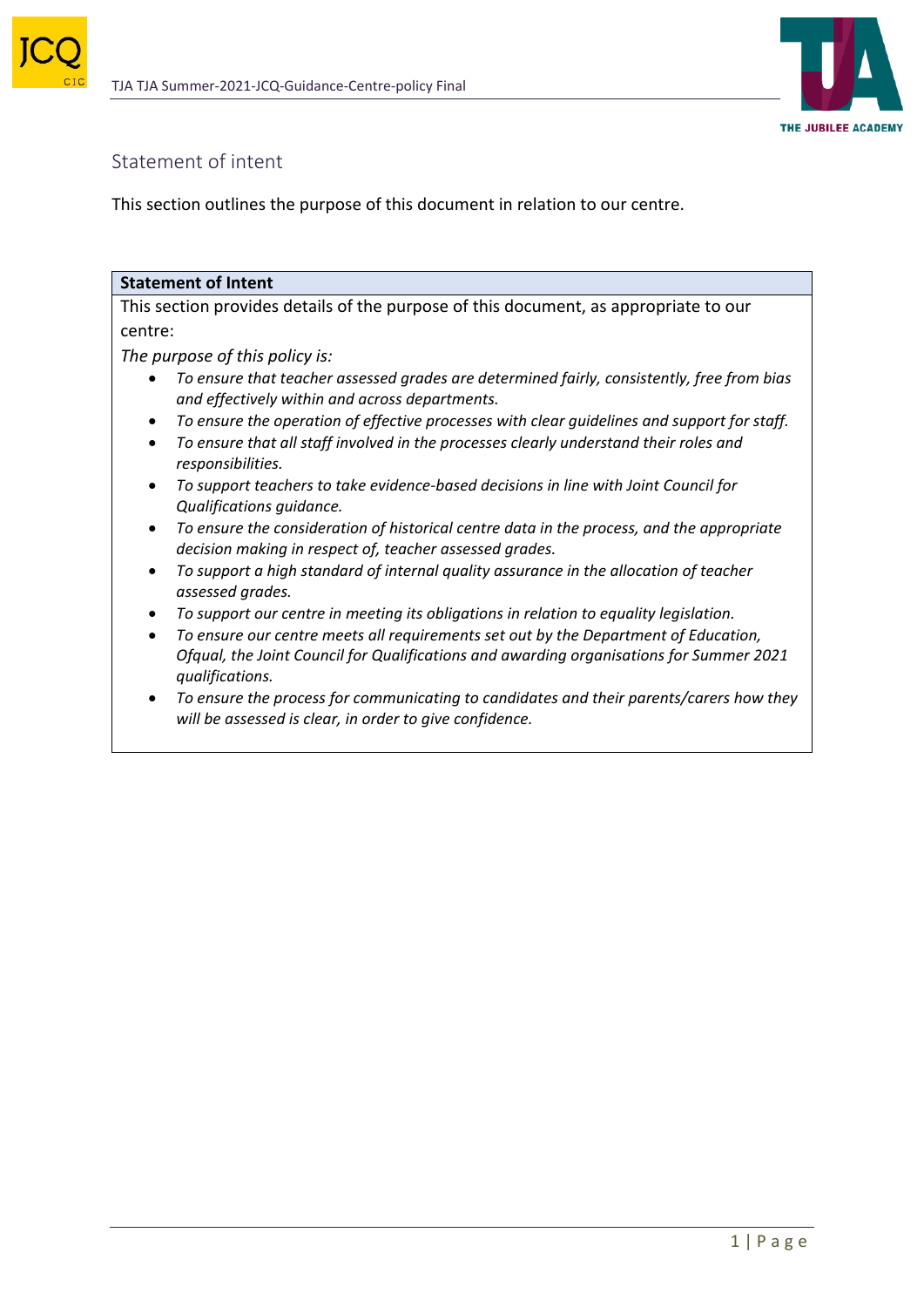



### Roles and responsibilities

This section of our Centre Policy outlines the personnel in our centre who have specific roles and responsibilities in the process of determining teacher assessed grades this year.

### **Roles and Responsibilities**

This section gives details of the roles and responsibilities within our centre:

### *Head of Centre*

- *Our Head of Centre, Dr M. Jarrett, will be responsible for approving our policy for determining teacher assessed grades.*
- *Our Head of Centre has overall responsibility for the school as an examinations centre and will ensure that clear roles and responsibilities of all staff are defined.*
- *Our Head of Centre will confirm that teacher assessed grade decisions represent the academic judgement made by teachers and that the checks in place ensure these align with the guidance on standards provided by awarding organisations.*
- *Our Head of Centre will ensure a robust internal quality assurance process has been produced and signed-off in advance of results being submitted.*

### *Senior Leadership Team*

*Our Senior Leadership Team will:*

- *provide training and support to our other staff.*
- *support the Head of Centre in the quality assurance of the final teacher assessed grades.*
- *ensure an effective approach within and across departments and authenticating the preliminary outcome from single teacher subjects.*
- *be responsible for ensuring staff have a clear understanding of the internal and external quality assurance processes and their role within it.*
- *ensure that all teachers within their department make consistent judgements about student evidence in deriving a grade.*
- *ensure all staff conduct assessments under the appropriate levels of control with reference to guidance provided by the Joint Council for Qualifications.*
- *ensure teachers have the information required to make accurate and fair judgments.*

### *Teacher and Learning Champions*

*Our teachers and Learning Champions will:*

- *ensure they conduct assessments under our centre's appropriate levels of control and have sufficient evidence, in line with this Centre Policy and guidance from the Joint Council for Qualifications, to provide teacher assessed grades for each student they have entered for a qualification.*
- *ensure that the teacher assessed grade they assign to each student is a fair, valid and reliable reflection of the assessed evidence available for each student.*
- *make judgements based on what each student has been taught and what they have been assessed on, as outlined in the section on grading in the main JCQ guidance.*
- *produce an Assessment Record for each subject cohort, that includes the nature of the assessment evidence being used, the level of control for assessments considered, and any*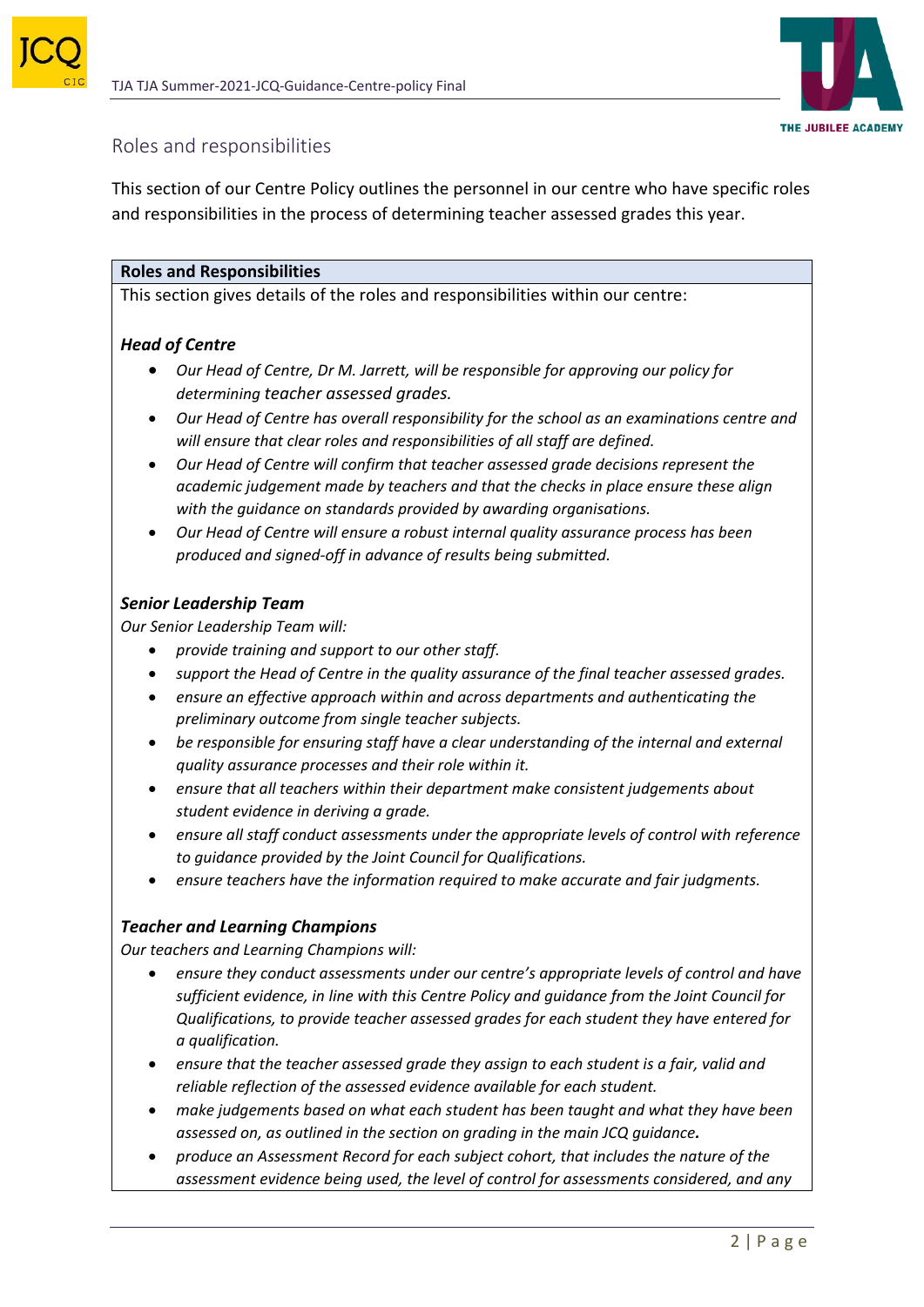



*other evidence that explains the determination of the final teacher assessed grades. Any necessary variations for individual students will also be recorded.* 

• *securely store and be able to retrieve sufficient evidence to justify their decisions.*

### *Examinations Manager*

*Our Examinations Manager will:*

• *be responsible for the administration of our final teacher assessed grades and for managing the post-results services.*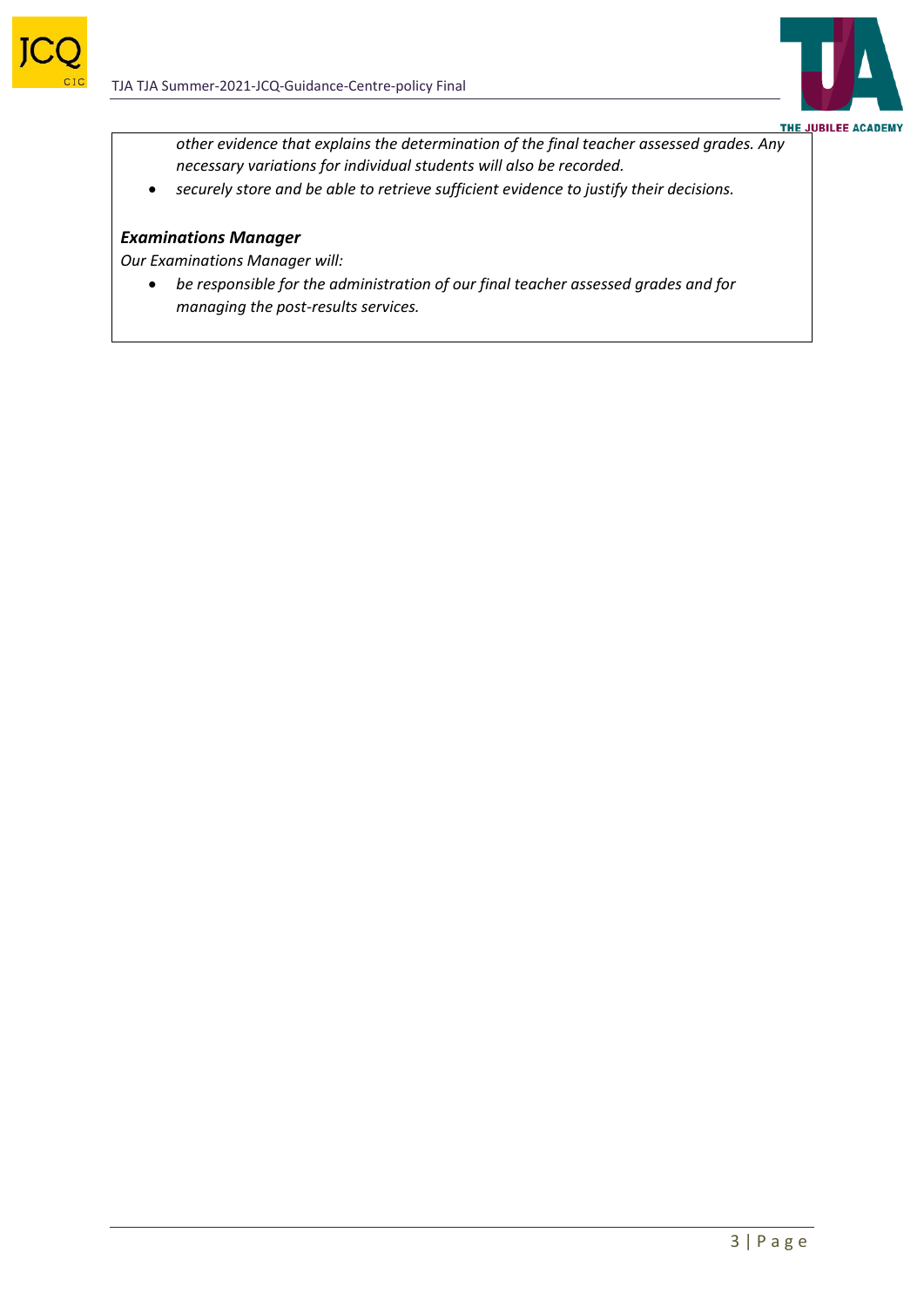



# Training, support and guidance

This section of our Centre Policy outlines the training, support and guidance that our centre will provide to those determining teacher assessed grades this year.

### **Training**

This section provides details of the approach our centre will take to *training, support and guidance in determining teacher assessed grades this year*

- *Teachers involved in determining grades in our centre will attend any centre-based training to help achieve consistency and fairness to all students.*
- *Teachers will engage fully with all training and support that has been provided by the Joint Council for Qualifications and the awarding organisations.*

### **Support for Newly Qualified Teachers and teachers less familiar with assessment**

This section provides details of our approach to *training, support and guidance for newly qualified teachers and teachers less familiar with assessment*

- *We will provide mentoring from experienced teachers to NQTs and teachers less familiar with assessment.*
- *We will put in place additional internal reviews of teacher assessed grades for NQTs and other teachers as appropriate.*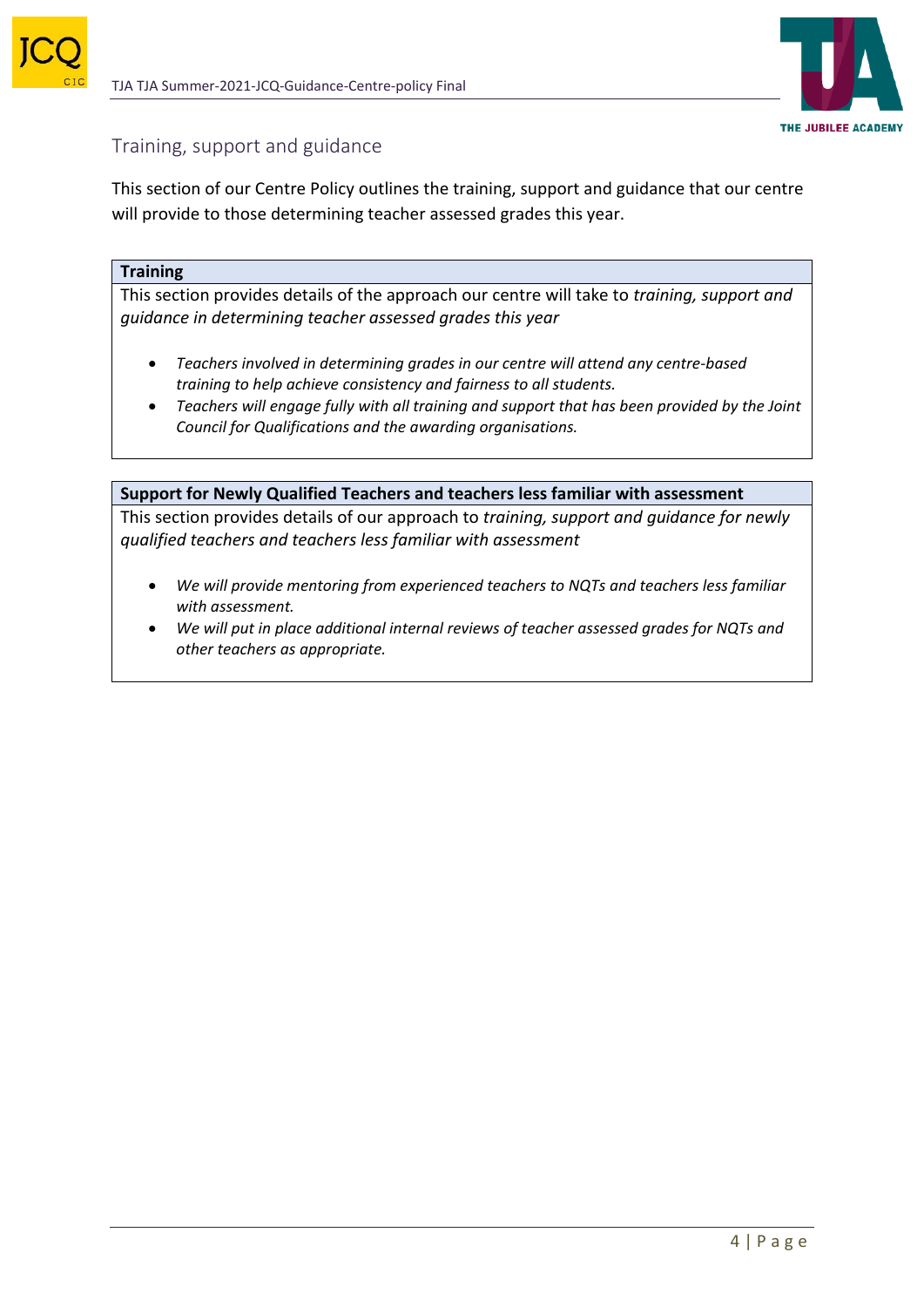



## Use of appropriate evidence

This section of our Centre Policy indicates how our centre will give due regard to the section in the JCQ guidance entitled: *Guidance on grading for teachers*.

### **A. Use of evidence**

This section gives details in relation to our use of evidence.

- *Teachers making judgements will have regard to the Ofqual Head of Centre guidance on recommended evidence, and further guidance provided by awarding organisations.*
- *All candidate evidence used to determine teacher assessed grades, and associated documentation, will be retained and made available for the purposes of external quality assurance and appeals.*
- *We will be using student work produced in response to assessment materials provided by our awarding organisation(s), including groups of questions, past papers or similar materials such as practice or sample papers.*
- *We will use non-exam assessment work (often referred to as coursework), even if this has not been fully completed.*
- *We will use student work produced in centre-devised tasks that reflect the specification, that follow the same format as awarding organisation materials, and have been marked in a way that reflects awarding organisation mark schemes.*
- *We will use substantial class or homework (potentially including work that took place during remote learning).*
- *We will use internal tests taken by pupils.*
- *We will use mock exams taken over the course of study.*
- *We will use records of a student's capability and performance over the course of study in performance-based subjects such as PE.*

*We provide further detail in the following areas:*

### *Additional Assessment Materials*

*[For example, when AAM is used:]*

- *We will use additional assessment materials to give students the opportunity to show what they know, understand or can do in an area of content that has been taught but not yet assessed.*
- *We will use additional assessment materials to give students an opportunity to show improvement, for example, to validate or replace an existing piece of evidence.*
- *We will use additional assessment materials to support consistency of judgement between teachers or classes by giving everyone the same task to complete.*
- *We will combine and/or remove elements of questions where, for example, a multi-part question includes a part which focuses on an element of the specification that hasn't been taught.*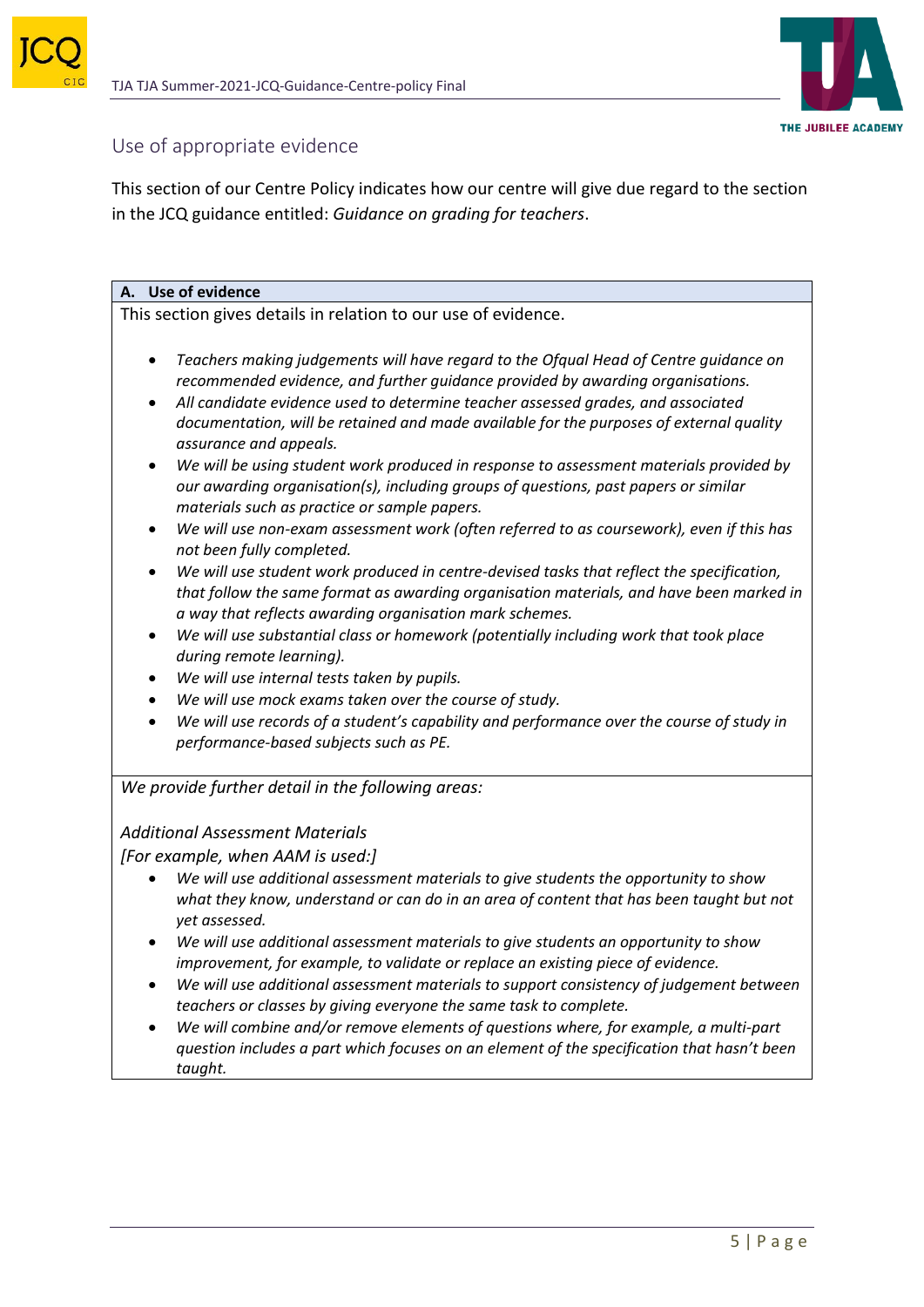



*Our centre will ensure the appropriateness of evidence and balance of evidence in arriving at grades in the following ways:*

- *We will consider the level of control under which an assessment was completed, for example, whether the evidence was produced under high control and under supervision or at home.*
- *We will ensure that we are able to authenticate the work as the student's own, especially where that work was not completed within the school or college.*
- *We will consider the limitations of assessing a student's performance when using assessments that have been completed more than once, or drafted and redrafted, where this is not a skill being assessed.*
- *We will consider the specification and assessment objective coverage of the assessment.*
- *We will consider the depth and breadth of knowledge, understanding and skills assessed, especially higher order skills within individual assessments.*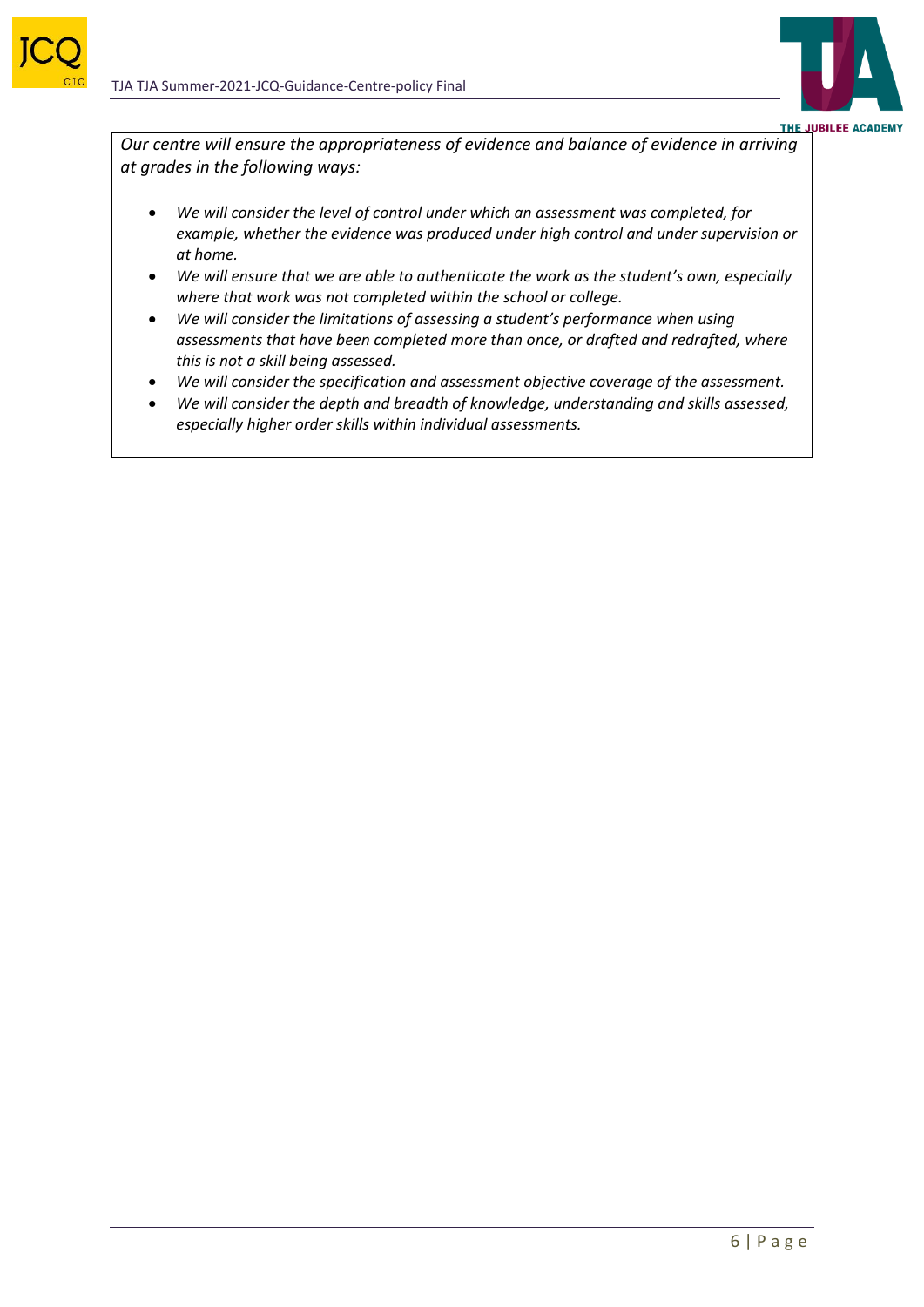



# Determining teacher assessed grades

*This section of our Centre Policy outlines the approach our centre will take to awarding teacher assessed grades.*

### **Awarding teacher assessed grades based on evidence**

We give details here of our centre's approach to awarding teacher assessed grades*.*

- *Our teachers will determine grades based on evidence which is commensurate with the standard at which a student is performing, i.e. their demonstrated knowledge, understanding and skills across the content of the course they have been taught.*
- *Our teachers will record how the evidence was used to arrive at a fair and objective grade, which is free from bias.*
- *Our teachers will produce an Assessment Record for each subject cohort and will share this with a Senior Leader Link. Any necessary variations for individual students will also be shared.*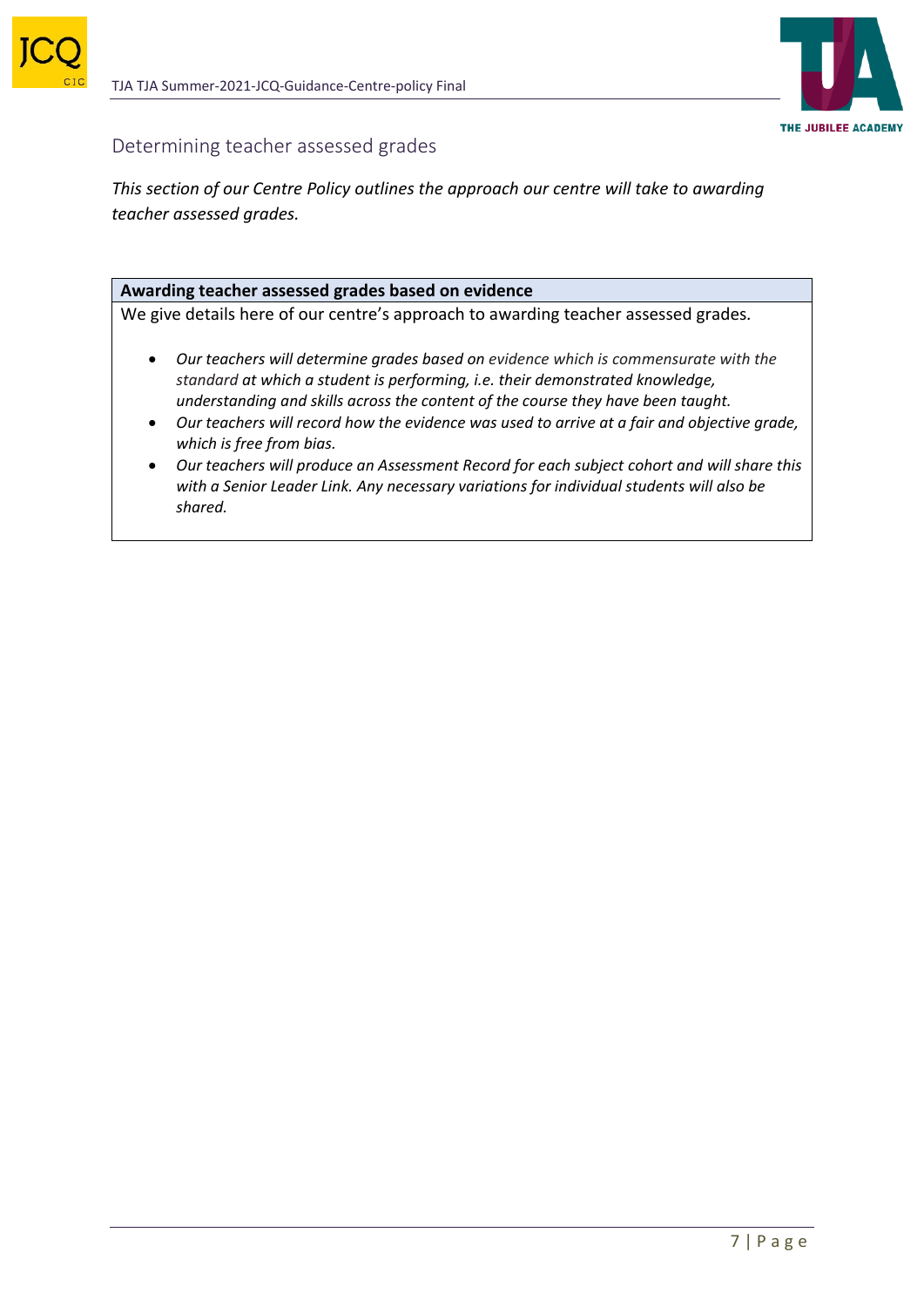



### Internal quality assurance

This section of our Centre Policy outlines the approach our centre will take to ensure internal standardisation of teacher assessed grades, to ensure consistency, fairness and objectivity of decisions.

### *Head of Centre Internal Quality Assurance and Declaration*

### **Internal quality assurance**

This section gives details of our approach to internal standardisation, within and across subject departments.

- *We will ensure that all teachers involved in deriving teacher assessed grades read and understand this Centre Policy document.*
- *In subjects where there is more than one teacher and/or class in the department, we will ensure that our centre carries out an internal standardisation process.*
- *We will ensure that all teachers are provided with training and support to ensure they take a consistent approach to:*
	- o *Arriving at teacher assessed grades*
	- o *Marking of evidence*
	- o *Reaching a holistic grading decision*
	- o *Applying the use of grading support and documentation*
- *We will conduct internal standardisation across all grades.*
- *We will ensure that the Assessment Record will form the basis of internal standardisation and discussions across teachers to agree the awarding of teacher assessed grades.*
- *Where necessary, we will review and reflect on individual grading decisions to ensure alignment with the standards as outlined by our awarding organisation(s).*
- *Where appropriate, we will amend individual grade decisions to ensure alignment with the standards as outlined by our awarding organisation(s).*
- *Where there is only one teacher involved in marking assessments and determining grades, then the output of this activity will be reviewed by an Senior Leader Link*
- *In respect of equality legislation, we will consider the range of evidence for students of different protected characteristics that are included in our internal standardisation.*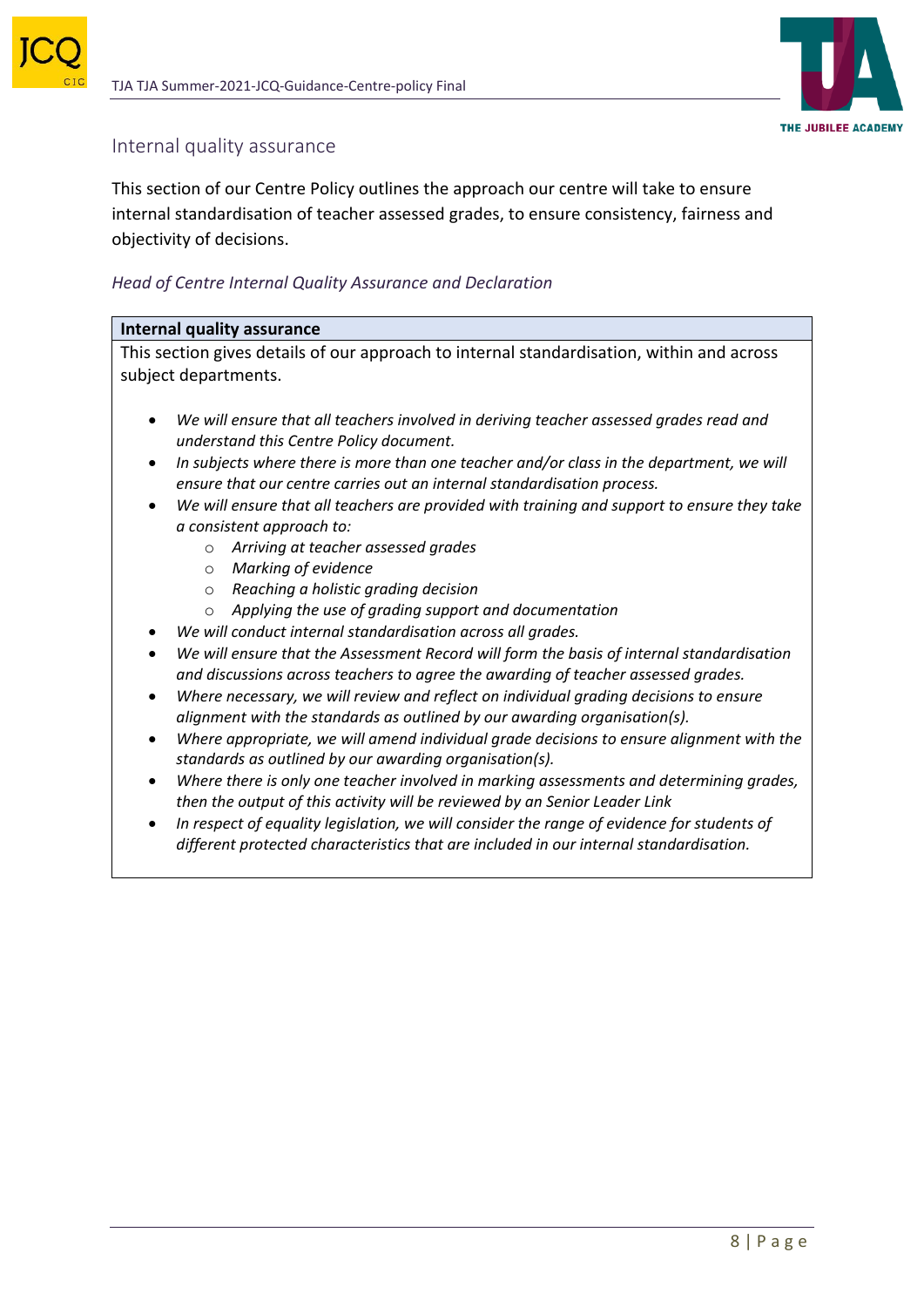



## Comparison of teacher assessed grades to results for previous cohorts

This section of our Centre Policy outlines the approach we will take to compare our teacher assessed grades in 2021 with results from previous cohorts.

**Comparison of Teacher Assessed Grades to results for previous cohorts**

This section gives details of our internal process to ensure a comparison of teacher assessed grades at qualification level to results for previous cohorts in our centre taking the same qualification.

- *We will compile information on the grades awarded to our students in past June series in which exams took place (e.g. 2017 - 2019).*
- *We will consider the size of our cohort from year to year.*
- *We will consider the stability of our centre's overall grade outcomes from year to year.*
- *We will consider both subject and centre level variation in our outcomes during the internal quality assurance process.*
- *We will prepare a succinct narrative on the outcomes of the review against historic data which, in the event of significant divergence from the qualifications-levels profiles attained in previous examined years, which address the reasons for this divergence. This commentary will be available for subsequent review during the QA process.*

*This section gives details of the approach our centre will follow if our initial teacher assessed grades for a qualification are viewed as overly lenient or harsh compared to results in previous years.*

- *We will compile historical data giving appropriate regard to potential mixtures of A\*-G and 9-1 grades in GCSEs. Where required, we will use the Ofqual guidance to convert legacy grades into the new 9 to 1 scale.*
- *We will bring together other data sources that will help to quality assure the grades we intend to award in 2021.*

*This section gives details of changes in our cohorts that need to be reflected in our comparisons.* 

• *We will omit subjects that we no longer offer from the historical data.*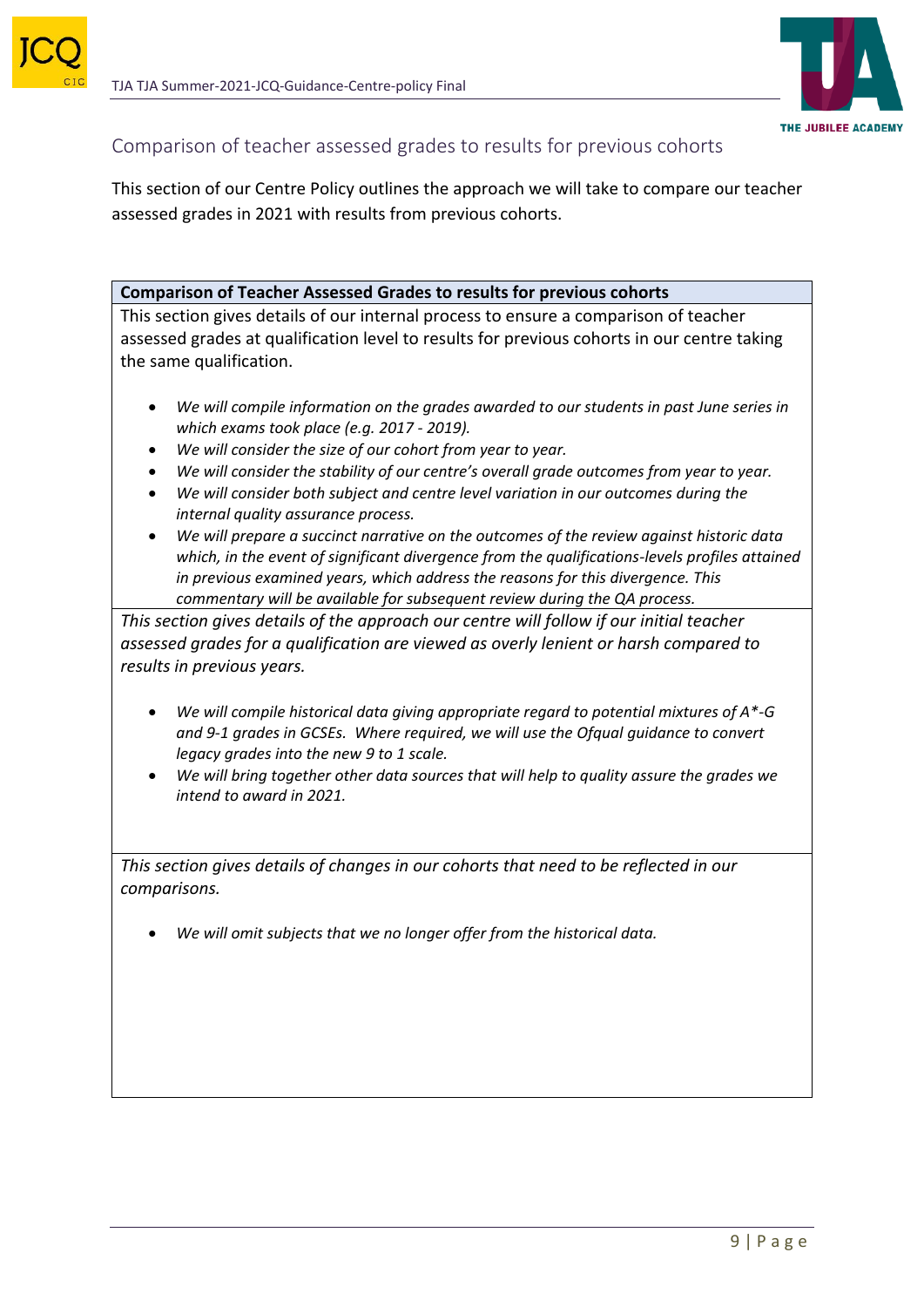



# Access Arrangements and Special Considerations

This section of our Centre Policy outlines the approach our centre will take to provide students with appropriate access arrangements and take into account mitigating circumstances in particular instances.

**Reasonable adjustments and mitigating circumstances (special consideration)** This section gives details of our approach to access arrangements and mitigating circumstances (special consideration).

- *Where students have agreed access arrangements or reasonable adjustments (for example a reader or scribe) we will make every effort to ensure that these arrangements are in place when assessments are being taken.*
- *Where an assessment has taken place without an agreed reasonable adjustment or access arrangement, we will remove that assessment from the basket of evidence and alternative evidence obtained.*
- *Where illness or other personal circumstances might have affected performance in assessments used in determining a student's standard of performance, we will take account of this when making judgements.*
- *We will record, as part of the Assessment Record, how we have incorporated any necessary variations to take account of the impact of illness or personal circumstances on the performance of individual students in assessments.*
- *To ensure consistency in the application of Special Consideration, we will ensure all teachers have read and understood the document: JCQ – [A guide to the special](https://www.jcq.org.uk/wp-content/uploads/2020/08/A-guide-to-the-spec-con-process-202021-Website-version.pdf)  [consideration process, with effect from 1 September 2020](https://www.jcq.org.uk/wp-content/uploads/2020/08/A-guide-to-the-spec-con-process-202021-Website-version.pdf)*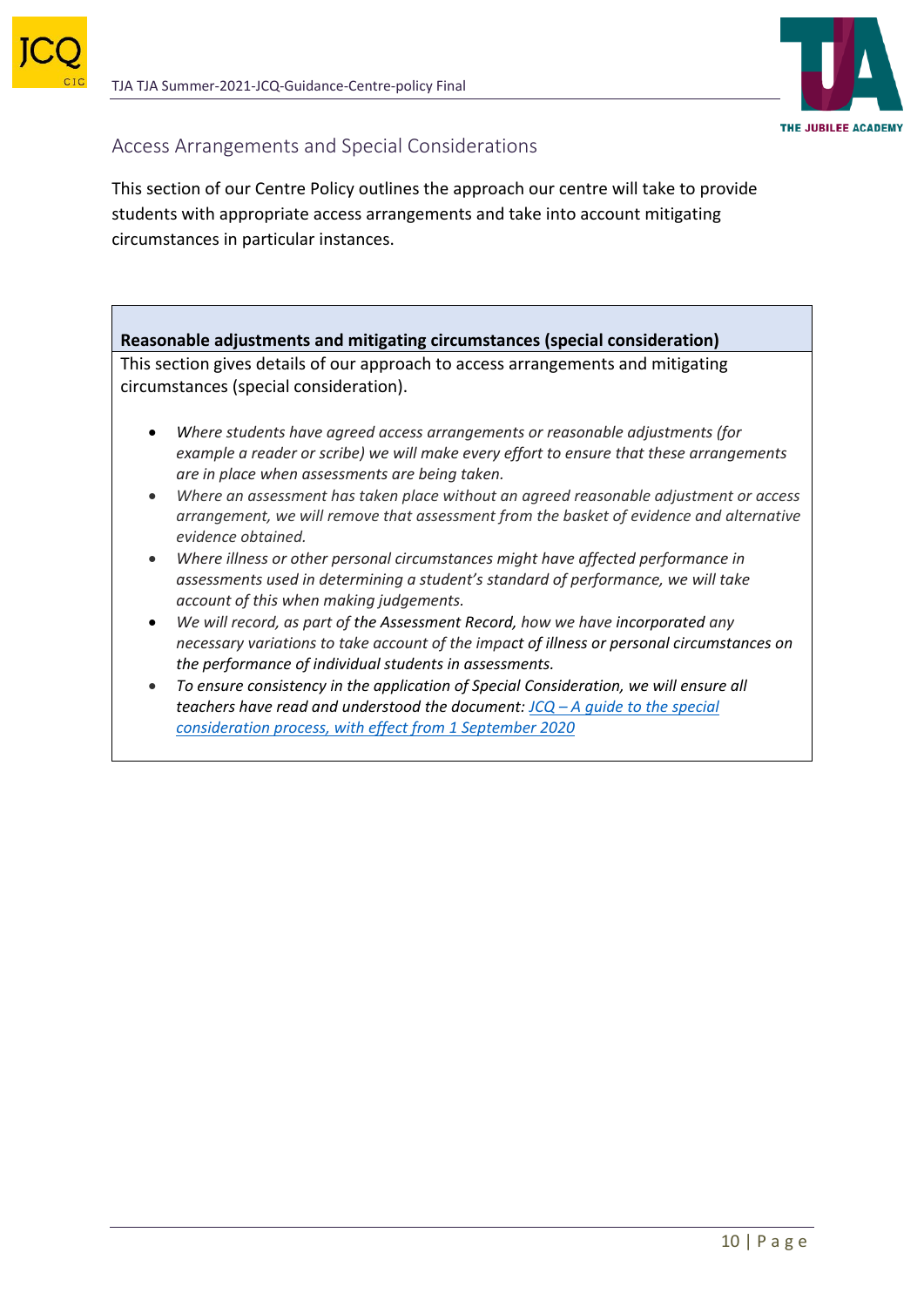



# Addressing disruption/differential lost learning (DLL)

## B. **Addressing Disruption/Differentiated Lost Learning (DLL)**

This section gives details of our approach to address disruption or differentiated lost teaching.

• Teacher assessed grades will be determined based on evidence of the content that has been taught and assessed for each student.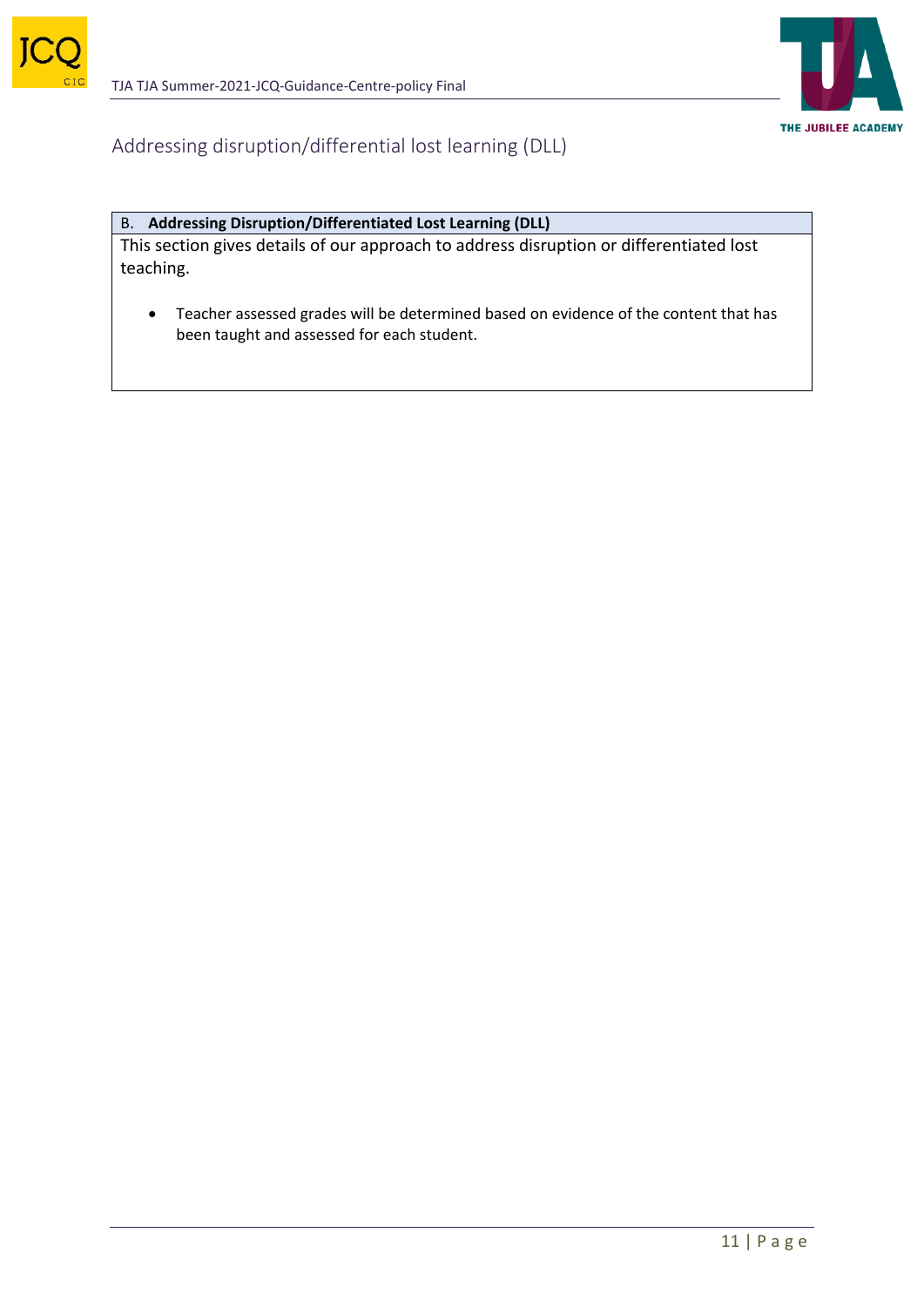



# Objectivity

This section of our Centre Policy outlines the arrangements in place to ensure objectivity of decisions.

### **Objectivity**

This section gives a summary of the arrangements in place within our centre in relation to objectivity.

*Staff will fulfil their duties and responsibilities in relation to relevant equality and disability legislation.*

*Senior Leaders, Heads of Department and Centre will consider:*

- *sources of unfairness and bias (situations/contexts, difficulty, presentation and format, language, conditions for assessment, marker preconceptions);*
- *how to minimise bias in questions and marking and hidden forms of bias); and*
- *bias in teacher assessed grades.*

*To ensure objectivity, all staff involved in determining teacher assessed grades will be made aware that:*

- *unconscious bias can skew judgements;*
- *the evidence presented should be valued for its own merit as an indication of performance and attainment;*
- *teacher assessed grades should not be influenced by candidates' positive or challenging personal circumstances, character, behaviour, appearance, socio-economic background, or protected characteristics;*
- *unconscious bias is more likely to occur when quick opinions are formed; and*

*Our internal standardisation process will help to ensure that there are different perspectives to the quality assurance process.*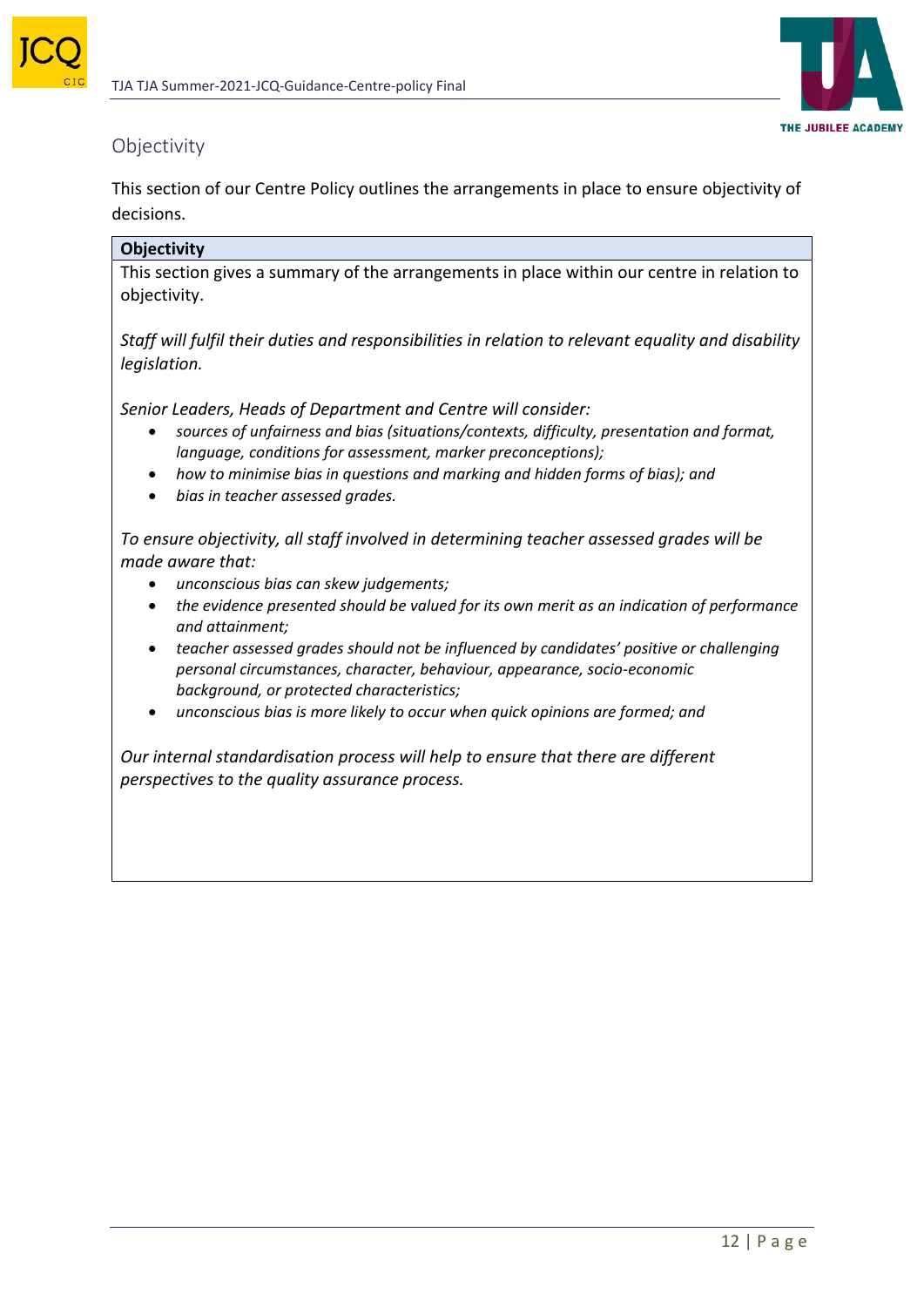



# Recording decisions and retention of evidence and data

This section of our Centre Policy outlines our arrangements to recording decisions and to retaining evidence and data.

| C. Recording Decisions and Retention of Evidence and Data                                                                                                                                                                                                                                                                                                                                                                                                                                                                                                                                                                                  |
|--------------------------------------------------------------------------------------------------------------------------------------------------------------------------------------------------------------------------------------------------------------------------------------------------------------------------------------------------------------------------------------------------------------------------------------------------------------------------------------------------------------------------------------------------------------------------------------------------------------------------------------------|
| This section outlines our approach to recording decisions and retaining evidence and                                                                                                                                                                                                                                                                                                                                                                                                                                                                                                                                                       |
| data.                                                                                                                                                                                                                                                                                                                                                                                                                                                                                                                                                                                                                                      |
| We will ensure that teachers and Heads of Departments maintain records that show how<br>$\bullet$<br>the teacher assessed grades process operated, including the rationale for decisions in<br>relation to individual marks/grades.<br>• We will ensure that evidence is maintained across a variety of tasks to develop a holistic<br>view of each student's demonstrated knowledge, understanding and skills in the areas of<br>content taught.<br>We will put in place recording requirements for the various stages of the process to ensure<br>$\bullet$<br>the accurate and secure retention of the evidence used to make decisions. |

- *We will comply with our obligations regarding data protection legislation.*
- *We will ensure that the grades accurately reflect the evidence submitted.*
- *We will ensure that evidence is retained electronically or on paper in a secure centre-based system that can be readily shared with our awarding organisation(s).*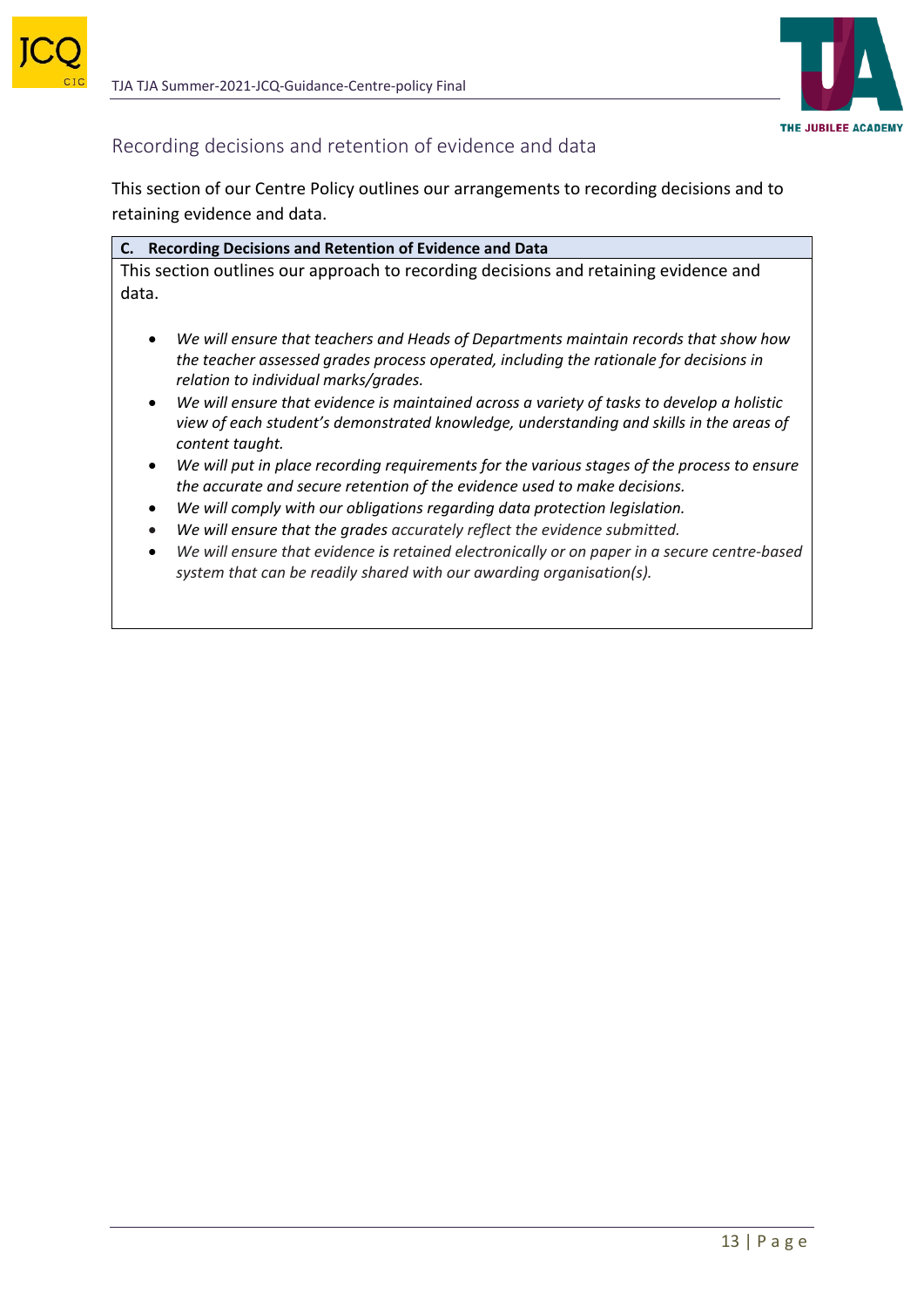



### Authenticating evidence

### **D. Authenticating evidence**

This section of our Centre Policy details the mechanisms in place to ensure that teachers are confident in the authenticity of evidence, and the process for dealing with cases where evidence is not thought to be authentic.

- *Robust mechanisms, which will include:*
	- *controlled assessment tasks within classrooms under supervision,*
	- mini examinations in the examination hall under controlled JCQ regulations,
	- *Student authentication form will be signed by students for remote Mock examinations and tasks completed at home which may be used as evidence.*
	- *Student authentication for all evidence folders*
	- *Teacher training on appropriate levels of support for authenticating evidence*
	- *Teacher confirmation of control for each piece of evidence used*

*will be in place to ensure that teachers are confident that work used as evidence is the students' own and that no inappropriate levels of support have been given to students to complete it, either within the centre or with external tutors.* 

• *It is understood that awarding organisations will investigate instances where it appears evidence is not authentic. We will follow all guidance provided by awarding organisations Pearson -* [JCQ2021QA@pearson.com](mailto:JCQ2021QA@pearson.com) *to support these determinations of authenticity.*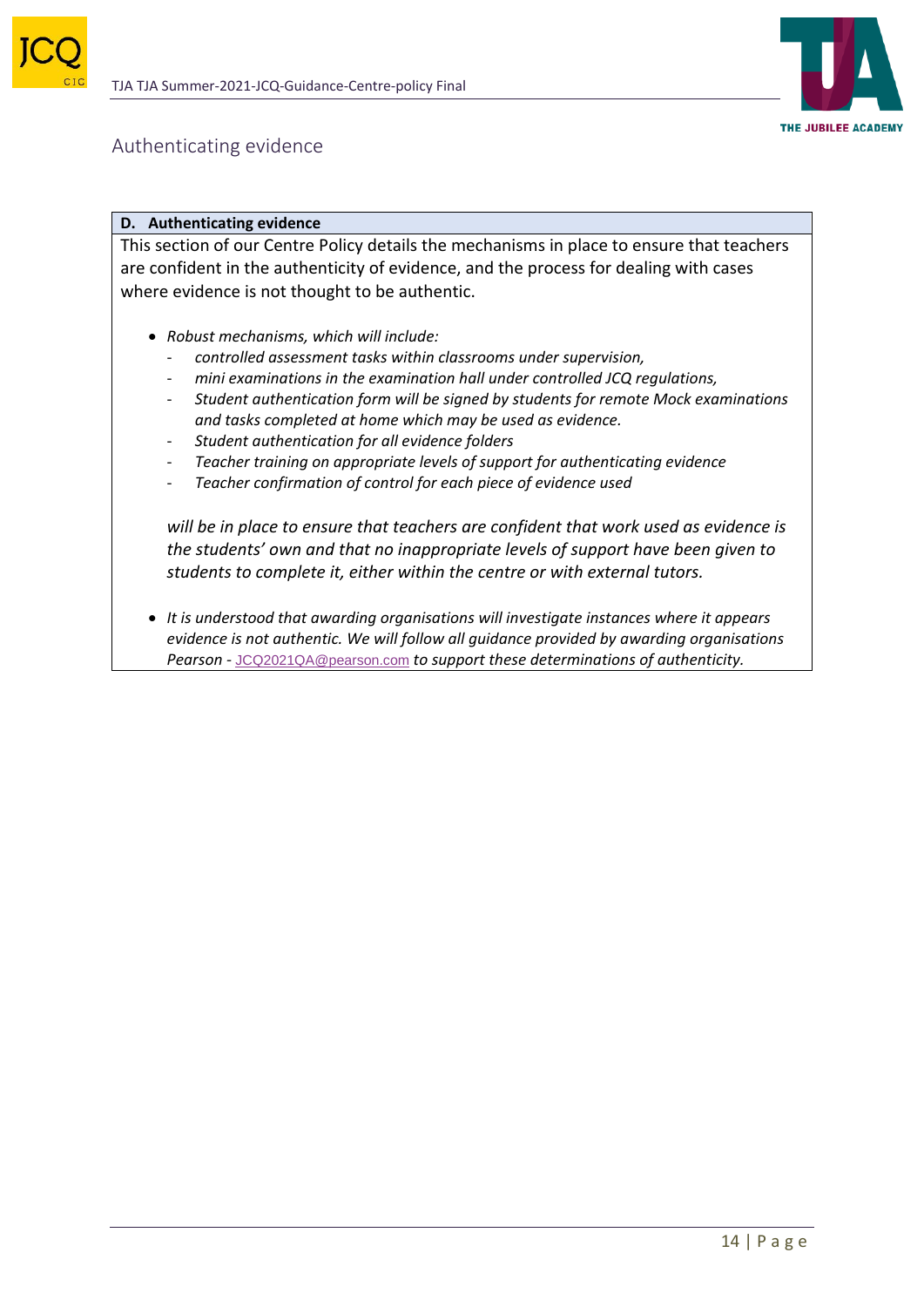



# Confidentiality, malpractice and conflicts of interest

### *Confidentiality*

*This section of our Centre Policy outlines the measures in place to ensure the confidentiality of the grades our centre determines, and to make students aware of the range of evidence on which those grades will be based.*

### **A. Confidentiality**

*This section details the measures in place in our centre to maintain the confidentiality of grades, while sharing information regarding the range of evidence on which the grades will be based.* 

- *All staff involved have been made aware of the need to maintain the confidentiality of teacher assessed grades.*
- *All teaching staff have been briefed on the requirement to share details of the range of evidence on which students' grades will be based, while ensuring that details of the final grades remain confidential.*
- *Relevant details from this Policy, including requirements around sharing details of evidence and the confidentiality requirements, have been shared with parents/guardians.*

### *Malpractice*

This section of our Centre Policy outlines the measures in place to prevent malpractice and other breaches of exam regulations, and to deal with such cases if they occur.

### **B. Malpractice**

*This section details the measures in place in our centre to prevent malpractice and, where that proves impossible, to handle cases in accordance with awarding organisation requirements.*

- *Our general centre policies regarding malpractice, maladministration and conflicts of interest have been reviewed to ensure they address the specific challenges of delivery in Summer 2021.*
- *All staff involved have been made aware of these policies, and have received training in them as necessary.*
- *All staff involved have been made aware of the specific types of malpractice which may affect the Summer 2021 series including:*
- o *breaches of internal security;*
- o *deception;*
- o *improper assistance to students;*
- o *failure to appropriately authenticate a student's work;*
- o *over direction of students in preparation for common assessments;*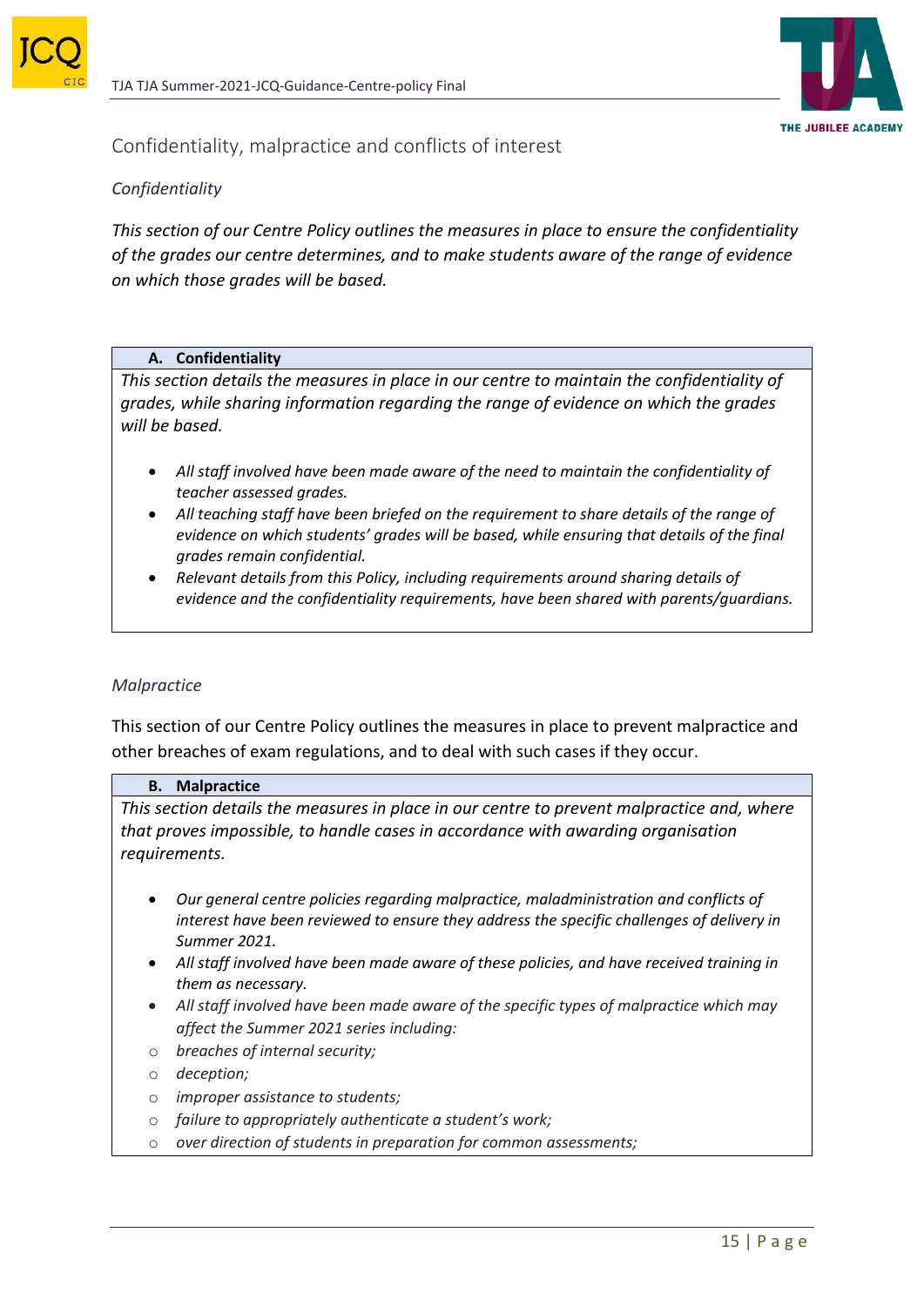

- o *allegations that centres submit grades not supported by evidence that they know to be inaccurate;*
- o *centres enter students who were not originally intending to certificate a grade in the Summer 2021 series;*
- o *failure to engage as requested with awarding organisations during the External Quality Assurance and appeal stages; and*
- o *failure to keep appropriate records of decisions made and teacher assessed grades.*
- *The consequences of malpractice or maladministration as published in the JCQ guidance: [JCQ Suspected](https://www.jcq.org.uk/exams-office/malpractice/jcq-suspected-malpractice-policies-and-procedures-2019-2020) Malpractice: Policies and Procedures and including the risk of a delay to students receiving their grades, up to, and including, removal of centre status have been outlined to all relevant staff.*

### *Conflicts of Interest*

This section of our Centre Policy outlines the measures in place to address potential conflicts of interest.

### **C. Conflicts of Interest**

*This section details our approach to addressing conflicts of interest, and how we will respond to such allegations.* 

- *To protect the integrity of assessments, all staff involved in the determination of grades must declare any conflict of interest such as relationships with students to our Head of Centre for further consideration.*
- *Our Head of Centre will take appropriate action to manage any conflicts of interest arising with centre staff in accordance with the JCQ documents - [General Regulations](https://www.jcq.org.uk/wp-content/uploads/2020/09/Gen_regs_approved_centres_20-21_FINAL.pdf)  [for Approved Centres, 1 September 2020 to 31 August 2021.](https://www.jcq.org.uk/wp-content/uploads/2020/09/Gen_regs_approved_centres_20-21_FINAL.pdf)*
- *We will also carefully consider the need if to separate duties and personnel to ensure fairness in later process reviews and appeals.*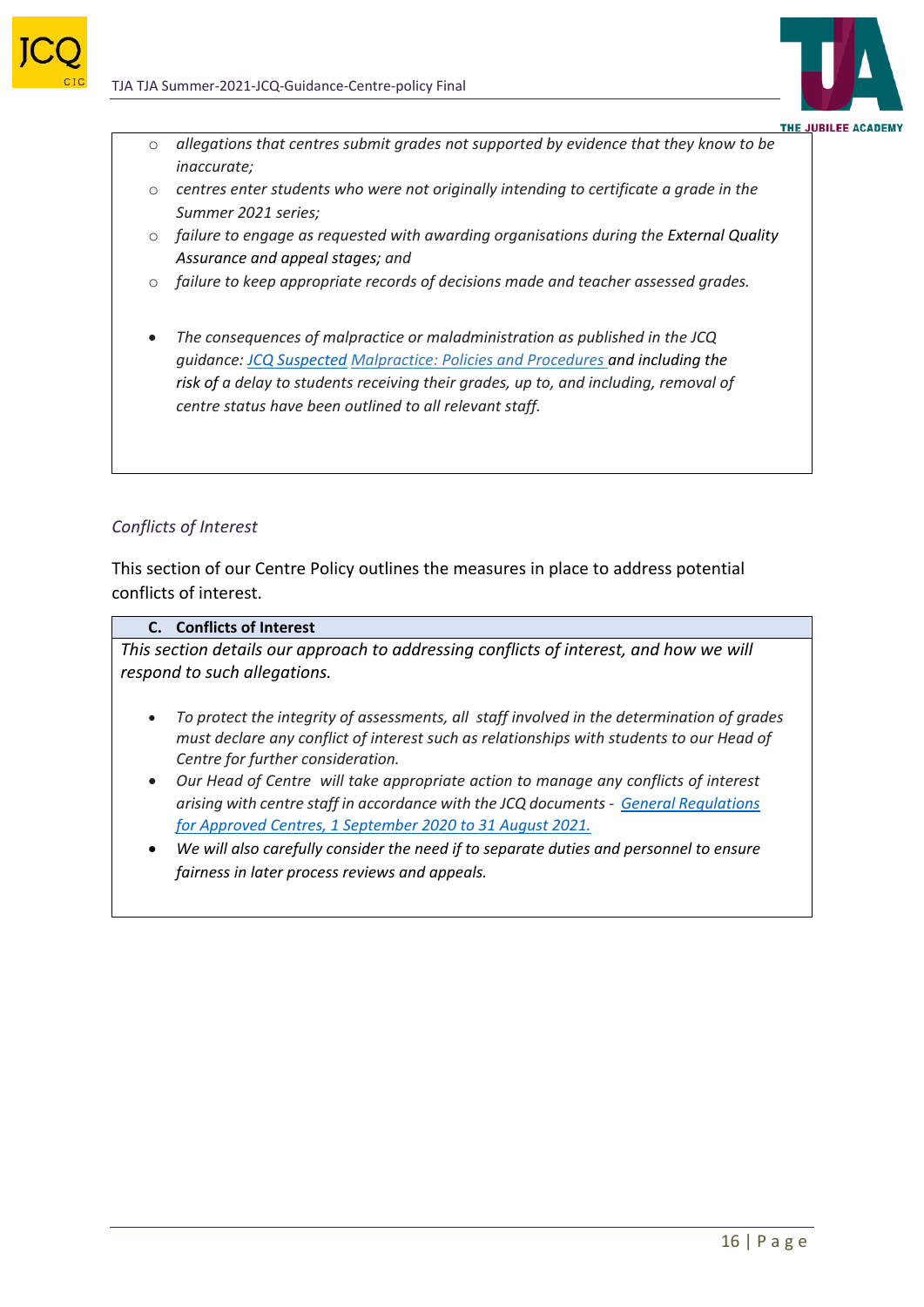



*[Optional section if your centre is accepting Private Candidates – if not, then this section can be deleted]*

# External Quality Assurance

This section of our Centre Policy outlines the arrangements in place to comply with awarding organisation arrangements for External Quality Assurance of teacher assessed grades in a timely and effective way.

### **A. External Quality Assurance**

*This section outlines the arrangements we have in place to ensure the relevant documentation and assessment evidence can be provided in a timely manner for the purposes of External Quality Assurance sampling, and that staff can be made available to respond to enquiries.* 

- *All staff involved have been made aware of the awarding organisation requirements for External Quality Assurance as set out in the JCQ Guidance.*
- *All necessary records of decision-making in relation to determining grades have been properly kept and can be made available for review as required.*
- *All student evidence on which decisions regarding the determination of grades has been retained and can be made available for review as required.*
- *Instances where student evidence used to decide teacher assessed grades is not available, for example where the material has previously been returned to students and cannot now be retrieved, will be clearly recorded on the appropriate documentation.*
- *All staff involved have been briefed on the possibility of interaction with awarding organisations during the different stages of the External Quality Assurance process and can respond promptly and fully to enquiries, including attendance at Virtual Visits should this prove necessary.*
- *Arrangements are in place to respond fully and promptly to any additional requirements/reviews that may be identified as a result of the External Quality Assurance process.*
- *Staff have been made aware that a failure to respond fully and effectively to such additional requirements may result in further action by the awarding organisations, including the withholding of results.*

# Results

This section of our Centre Policy outlines our approach to the receipt and issue of results to students and the provision of necessary advice and guidance.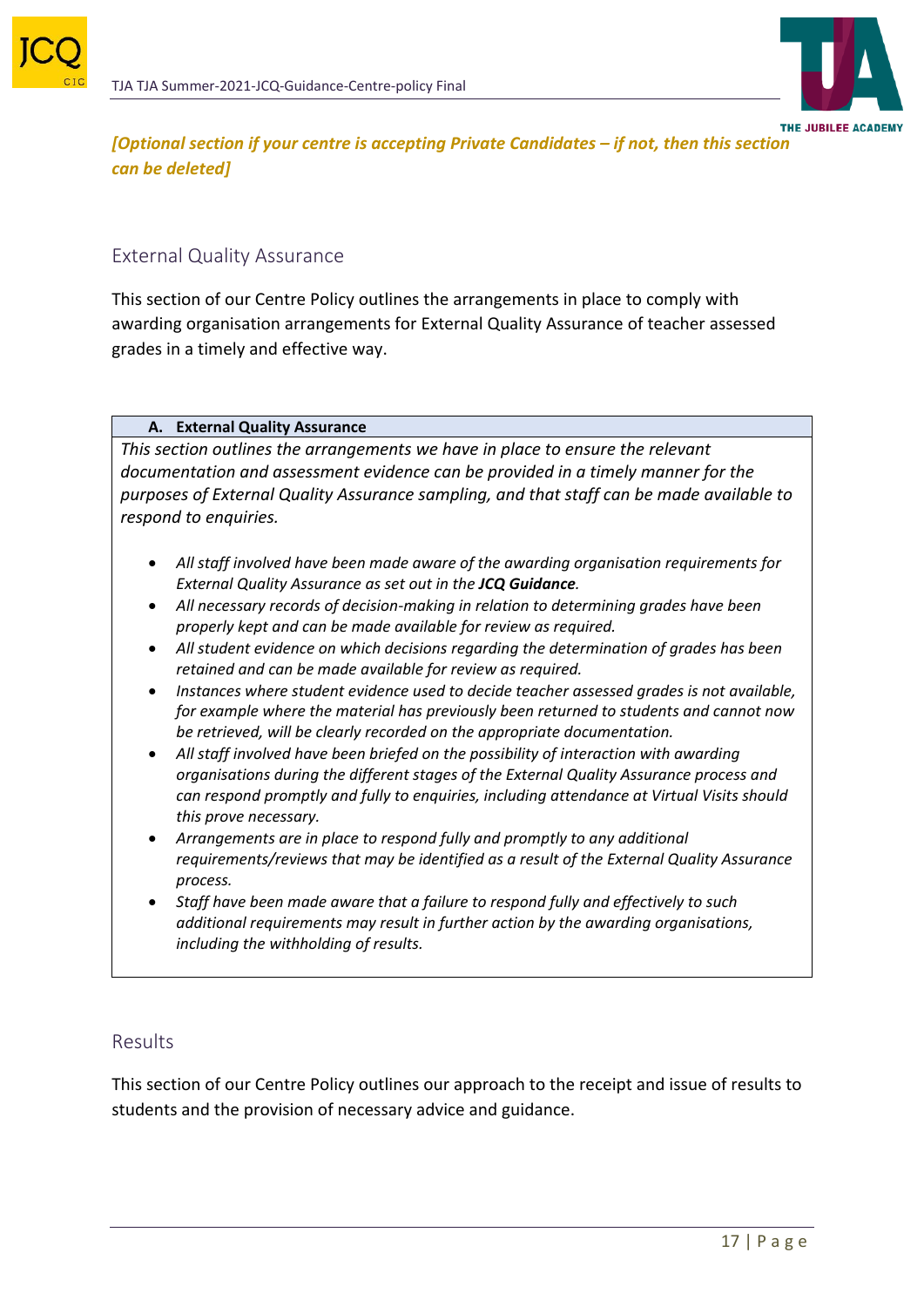



#### **A. Results**

*This section details our approach to the issue of results to students and the provision of advice and guidance.* 

- *All staff involved have been made aware of the specific arrangements for the issue of results in Summer 2021.*
- *Arrangements will be made to ensure the necessary staffing, including exams office and support staff, to enable the efficient receipt and release of results to our students.*
- *Arrangements will be in place for the provision of all necessary advice, guidance and support, including pastoral support, to students on receipt of their results.*
- *Such guidance will include advice on the appeals process in place in 2021 (see below).*
- *Appropriate staff will be available to respond promptly to any requests for information from awarding organisations, for example regarding missing or incomplete results, to enable such issues to be swiftly resolved.*
- *Parents/guardians have been made aware of arrangements for results days.*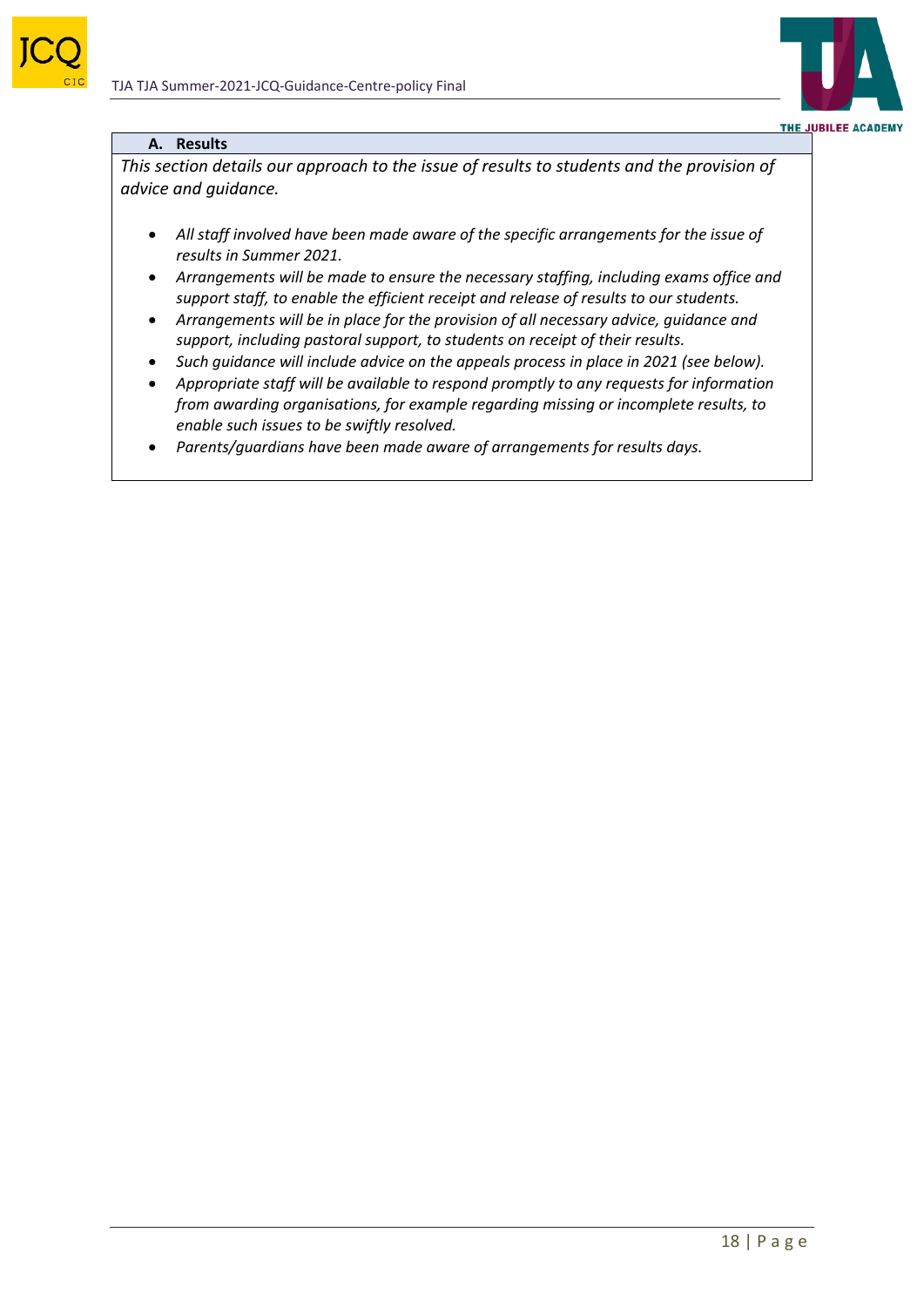



## Appeals

This section of our Centre Policy outlines our approach to Appeals, to ensure that they are handled swiftly and effectively, and in line with JCQ requirements.

### **A. Appeals**

*This section details our approach to managing appeals, including Centre Reviews, and subsequent appeals to awarding organisations.* 

- *All staff involved have been made aware of the arrangements for, and the requirements of, appeals in Summer 2021, as set out in the JCQ Guidance.*
- *Internal arrangements will be in place for the swift and effective handling of Centre Reviews in compliance with the requirements.*
- *All necessary staff have been briefed on the process for, and timing of, such reviews, and will be available to ensure their prompt and efficient handling.*
- *Learners have been appropriately guided as to the necessary stages of appeal.*
- *Arrangements will be in place for the timely submission of appeals to awarding organisations, including any priority appeals.*
- *Arrangements will be in place to obtain the written consent of students to the initiation of appeals, and to record their awareness that grades may go down as well as up on appeal.*
- *Appropriate information on the appeals process will be provided to parents/carers*.